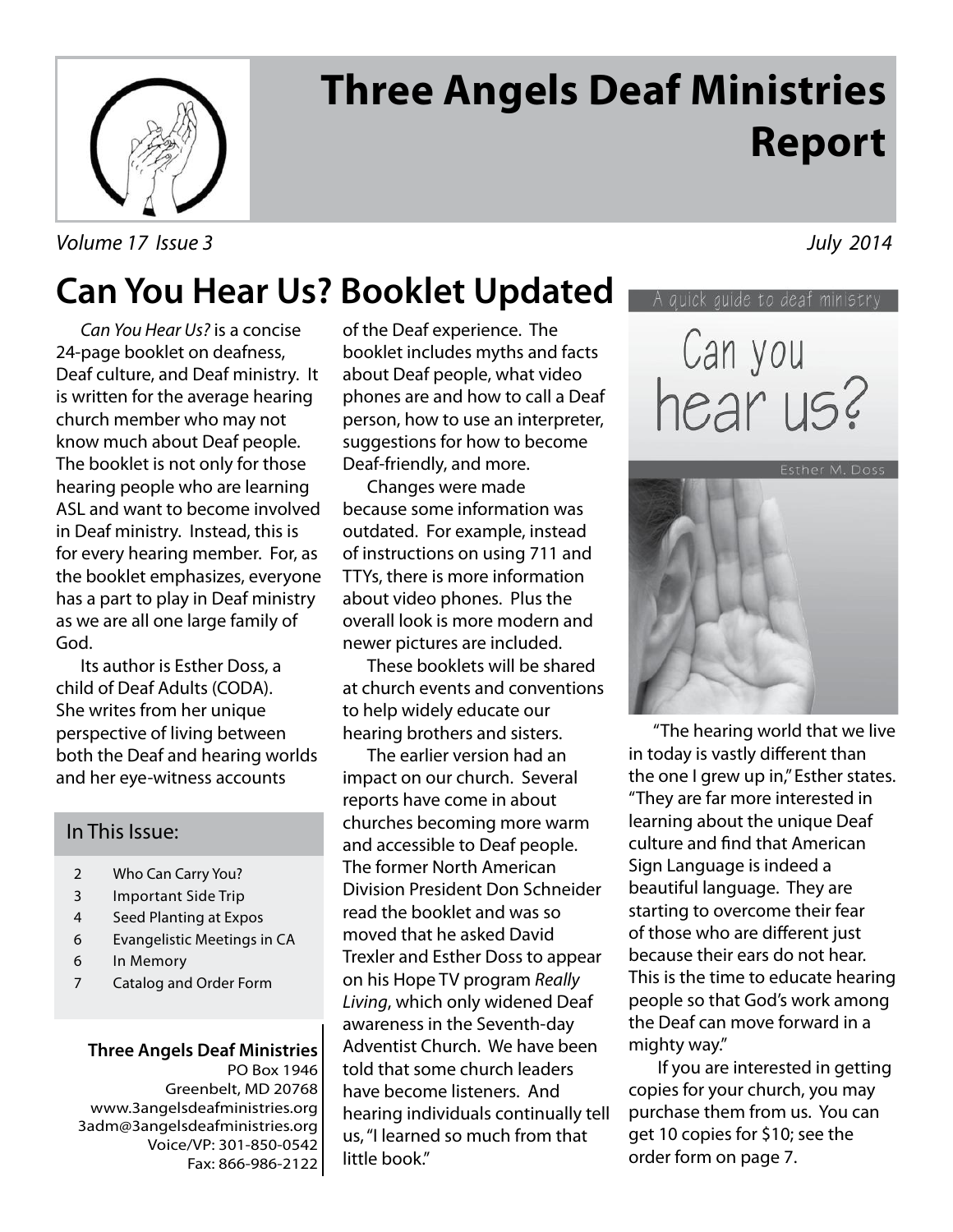### **Guest Article: Heavenly Thoughts**

I never know what my five-year-old son Ethan will say. Every day, he will say something odd. For example, two weeks ago he said, "I am so hungry that I could eat a donkey without clothes on. It's cleaner because it took a bath."

 I especially like what he says about God because sometimes his ideas actually help me know God in better way. Recently, he and my husband found a baby turtle. They brought it in the house and set it on the table to get a better look at it. We talked about what makes turtles unique, the shell. After setting it outside, Ethan got to thinking. A few minutes later, Ethan told me, "God protects us just like the shell protects the turtle." How true. God's protection goes with us wherever we go. We do not need to fear Satan and his attacks on us. When there is danger, all we have to do is hide completely in God.

 But our favorite thing to talk about is heaven. Ethan and I frequently share our imaginations about what heaven might be like. One time Ethan said, "We won't have cars in heaven, but you know how we can get around? We will have chariots of fire like Elijah did. I can't wait to eat at God's table. He's the best chef. The grape juice up there will be so sweet, sweeter than here. I sure hope that Snickers (our dog) will be there. Maybe she will get a crown. But if so, she will need a ribbon to keep it on. Won't that be neat and funny? We don't know just what heaven is like, but we sure can imagine!"

 One Sabbath morning when I was about six-years-old, our Sabbath school teacher told us about heaven. She asked, "If you could have whatever house you wanted in heaven, what would it look like?" She had each one of us give an answer. I scowled at the other children because they were not creative. In fact, they did not even seem to think about the answer at all, because all of the children gave the same answer, "Gold." That was it, a one word answer. I thought about how boring heaven would be if we all had houses made out of gold. Heaven would not be boring. So my answer? "I want a house with walls of diamonds and a red rose vine growing over the top for a roof." My teacher raised her eyebrows and said, "Wow! That really would be beautiful!"

 I noticed something. There are times when I am in a bad or a blue mood. But after Ethan and I imagine what heaven will be like, I always feel so happy and at peace. We do not just talk about the beauty of heaven or what animals we will play with. We also talk about being with our Best Friend Jesus. We will really see Him in person! We imagine what it would be like to sit at Jesus' feet and hear Him tell stories. We imagine how happy we would feel as we walk through a meadow and pick flowers with Him. We imagine how awesome joining ten

thousands of others and sing a praise song to God would be. We imagine a place where we would never feel guilty, sad, or angry; but only peace, love, and happiness.

 Take a big look at the world around you; we live in a big mess. I am tired of hearing news about war. So many suffer pain and sickness while others feel miserable inside.



Recently, I was in a hospital waiting room to comfort a lady whose husband was dying in a few days. Another lady came in the room; her father had just died a few minutes before. I knelt between them with my arm around each one, holding them as they cried. Death is an enemy.

 We who live on earth are in agony. God did not do this to us. Satan did. He convinced Eve that knowing good and evil would make her happy. Of course he lied so Adam and Eve would rebel against God and Satan could take over Earth. Why would I allow Satan to claim me when God is so amazingly loving?

 The Bible tells us: "Then wolves will live in peace with lambs, and leopards will lie down to rest with goats. Calves, lions, and young bulls will eat together, and a little child will lead them. Cows and bears will eat together in peace. Their young will lie down to rest together. Lions will eat hay as oxen do. A baby will be able to play near a cobra's hole, and a child will be able to put his hand into the nest of a poisonous snake. They will not hurt or destroy each other on all my holy mountain, because the earth will be full of the knowledge of the Lord, as the sea is full of water" (Isaiah 11:6-9, NCV).

 For a few moments each day, step away from Earth's distractions. Turn off that TV. Ignore the VP (or phone if you are hearing). Put down the cell phone and the iPad. Walk away from the computer. Go out in God's creation or just sit on the couch and think about God. Read your Bible and talk with God through prayer. Think about God's love and the home that Jesus said he was preparing for you (John 14:1-3). Think about how much God wants you to be with Him; so much so that He sent His Son Jesus here to die for us. Remember that Jesus is coming soon and then we will forever be with our Lord. Join me in the decision to fully give our hearts to our marvelously loving God.

> Esther Doss Public Relations/Development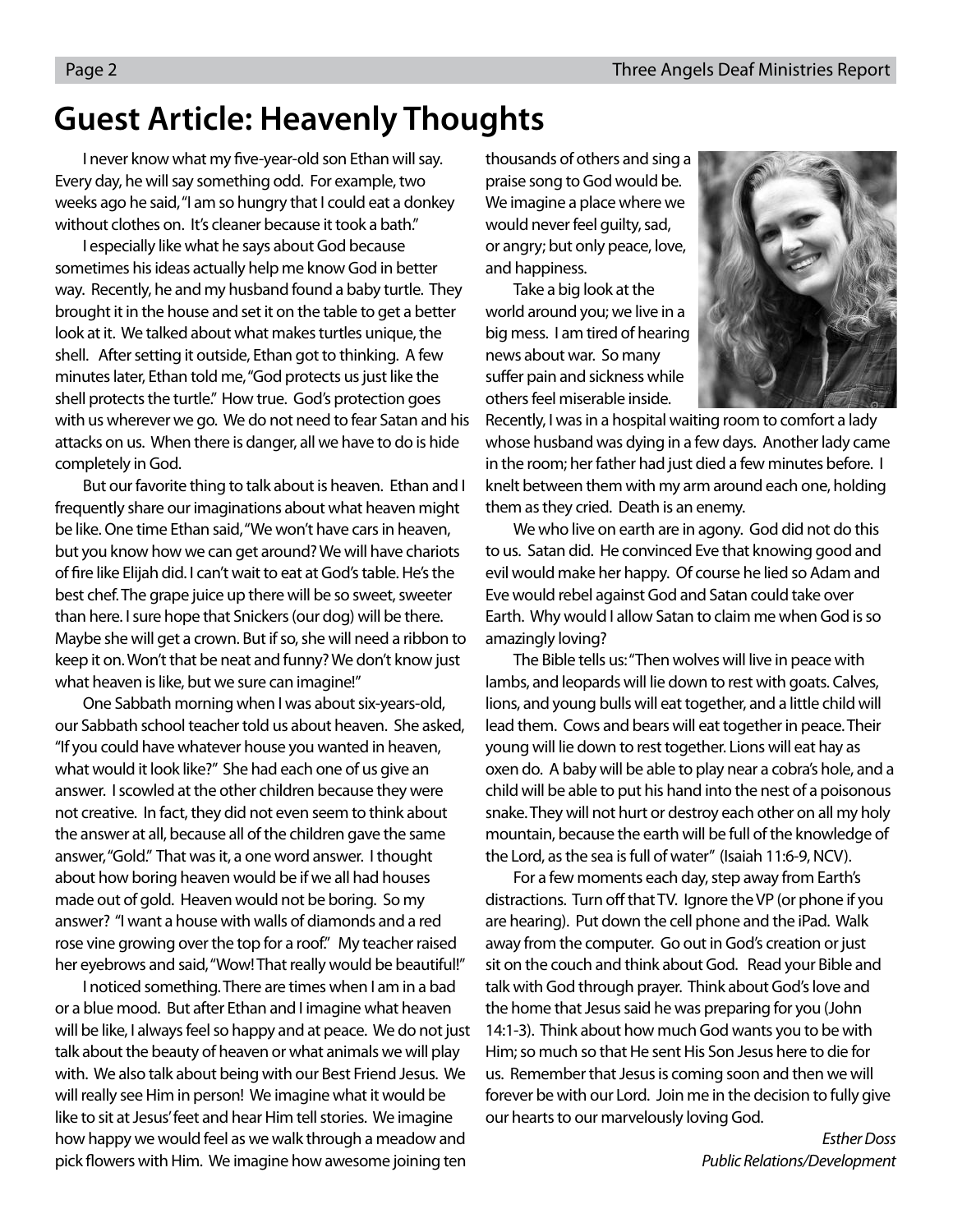### **Booth Ministry at the National Association of the Deaf**

 More than 1,500 Deaf delegates and attendees came to the 52nd Biennial National Association of the Deaf Conference held in Atlanta, GA from July 1 to 5, 2014. The National Association of the Deaf (NAD) was established in 1880 by Deaf leaders who were deeply concerned about the spread of oralism and the opposition to sign language held by hearing people at that time. Today, the NAD is the leading organization for civil rights of Deaf people. Seizing the opportunity for outreach, Francisca and I set up 3ADM's booth in the exhibition hall which was open to the public for the duration of the convention.

The first two days were slow because most delegates and registered attendees were in committee meetings, board meetings, and workshops during the day. During breaks they came to the exhibit hall. We met some old friends we have not seen for a long time. The atmosphere was very friendly and open we enjoyed it very much.

 One lady appeared serious as she looked at our materials on the table and the DVD player showing Signs of God's Love #7 DVD, so I approached her. She asked if this booth belonged to Seventh-day Adventists. I smiled and said yes. She was happy to meet Adventists at the conference. How did she guess correctly? Our materials were obviously Adventist in nature and message. However, a few asked if we were Jehovah's Witnesses. When we told them we were not, they relaxed and accepted our materials without hesitancy. Only one person declined taking our materials after finding out we are Adventists.

 We were thrilled to see KaAnn Varner and her husband, Tommy. KaAnn is a fairly new Adventist and the superintendent of the Oklahoma School for the Deaf. Our previous newsletter reported on our visit to their school last April. It was good to meet them again in Georgia.

 A hearing lady signed so well we thought she was Deaf; she is involved with a Deaf ministry. She needed a signed gospel presentation to share with the Deaf in her area. We offered her several bags to take for her ministry. Another person came and collected at least 10 bags.

 On Sabbath, more people from the local areas came to the exhibit hall; we spent a lot of time talking with them about spiritual matters. Margie English, a delegate and board member for Region #1, helped us in the booth.

We had a good visit with our booth neighbors across the aisle. One of them attended Gallaudet the same time as we did, so we had something in common as we became friends. The other was a friendly young man who accepted our bags. We were impressed that he backpacked the Appalachian Trail from Georgia to Maine.

 An important couple in the Deaf community, Henry and Bunny Klopping, came to our booth. At first, Henry



This Deaf guy is an Adventist from Cave Spring, GA where the Deaf school in Georgia is located. He worked for NAD as a volunteer. It was a nice surprise to see him there.



Margie English, a Deaf member from the Silver Spring, MD church, helped the Trexler's in the booth for a day.

came alone. Francisca knew him when she was a student at Arizona School for the Deaf in Tucson where Henry was a bus driver. Now, he is a retired superintendent of California School for the Deaf at Fremont. Bunny came to our booth later and she wanted to have a few bags for her ASL class. Both Henry and Bunny are CODAs.

 Our new banner caused several visitors to ask about the meaning of the banner. One man became interested in it and accepted our offer of materials. We had a very positive experience at the convention and pray that those who took our materials will sign up for Bible lessons and ask for more information.

 Now, it is a period of rest before we begin exhibiting at Deaf expos in the fall. Join us in prayer over the booth ministry and the people that we came in contact with. David Trexler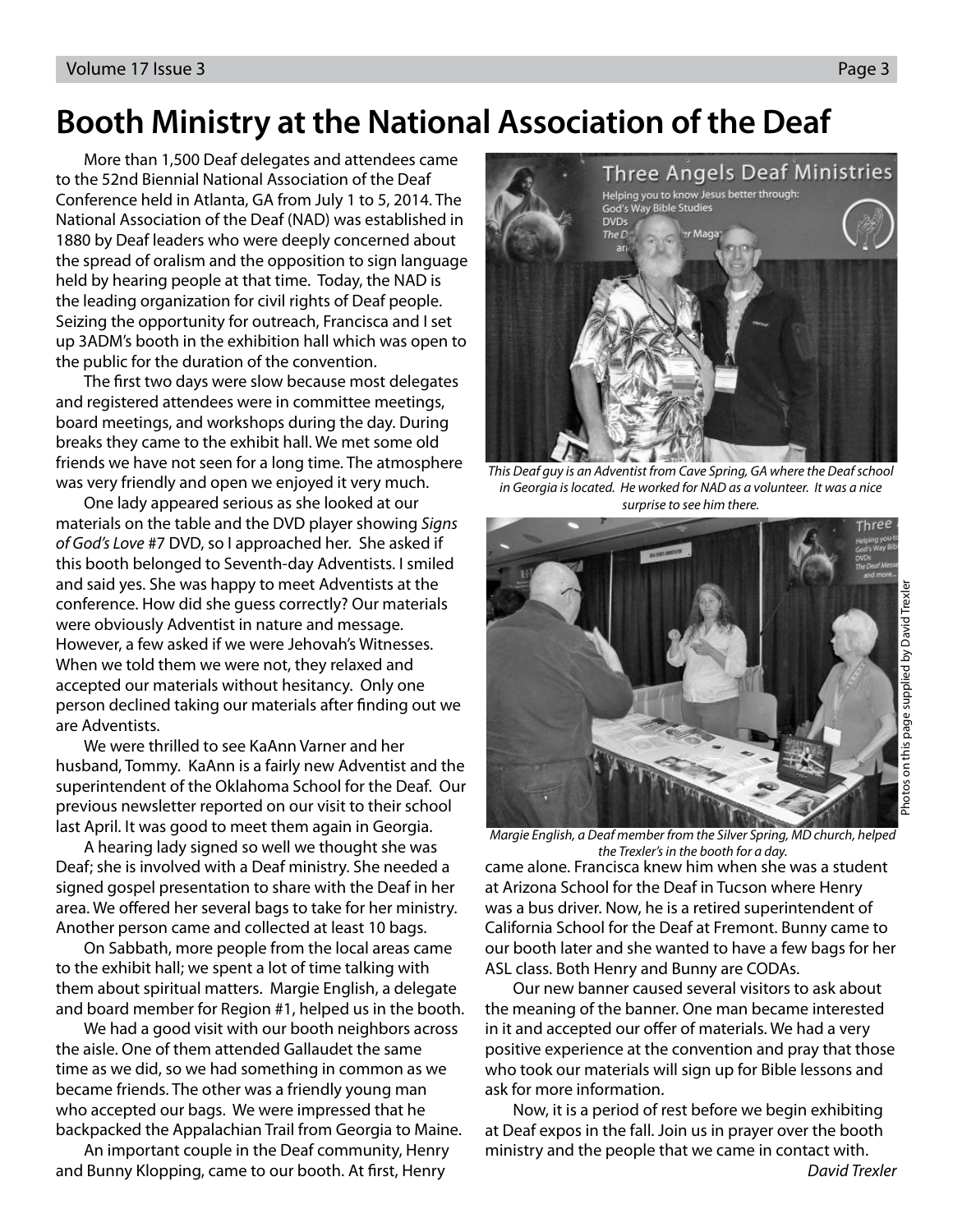### **Deaf Bible School Students Baptized at Camp Meeting**

The 2014 Western Deaf Camp Meeting is now a meaningful memory for those who attended. A total of 67 people came from more than eight states, some coming from as far as Texas, Indiana, Maryland, and Connecticut.

Alan Meis and Darrel Strait were the main speakers. Their theme centered on the Third Angel's Message and their fantastic series fed the souls of those who were there. Other speakers and teachers include Francisca Trexler, Bob Plubell, Pablo Alejo, George Belser, Chuck McGehee, Alfred Griffith, and David Trexler who led out in a Bible study class with an exciting discussion on More Than a Prophet. As in years past, a highlight of the week was the Lord's Supper.

Besides rich spiritual food, fun memories were made while rafting, swimming at a waterfall, a trip to a museum, playing games, making crafts with Julia Sutton, and more.

On Sabbath afternoon, Ken and Linda Corson of Colorado were baptized in the beautiful Umpqua River with their new Deaf brothers and sisters joyfully looking on. Ken and Linda first became interested in the Adventist message while watching the captioned Amazing Facts programs. As time went by, they met Don and Julia Sutton (Adventists) while they still lived in Colorado. While visiting with the Sutton's, David and Francisca Trexler were introduced to them. Afterwards, Francisca studied with Linda through 3ADM's Deaf Bible School program using the videophone for three years. We are thrilled that Ken and Linda were baptized!





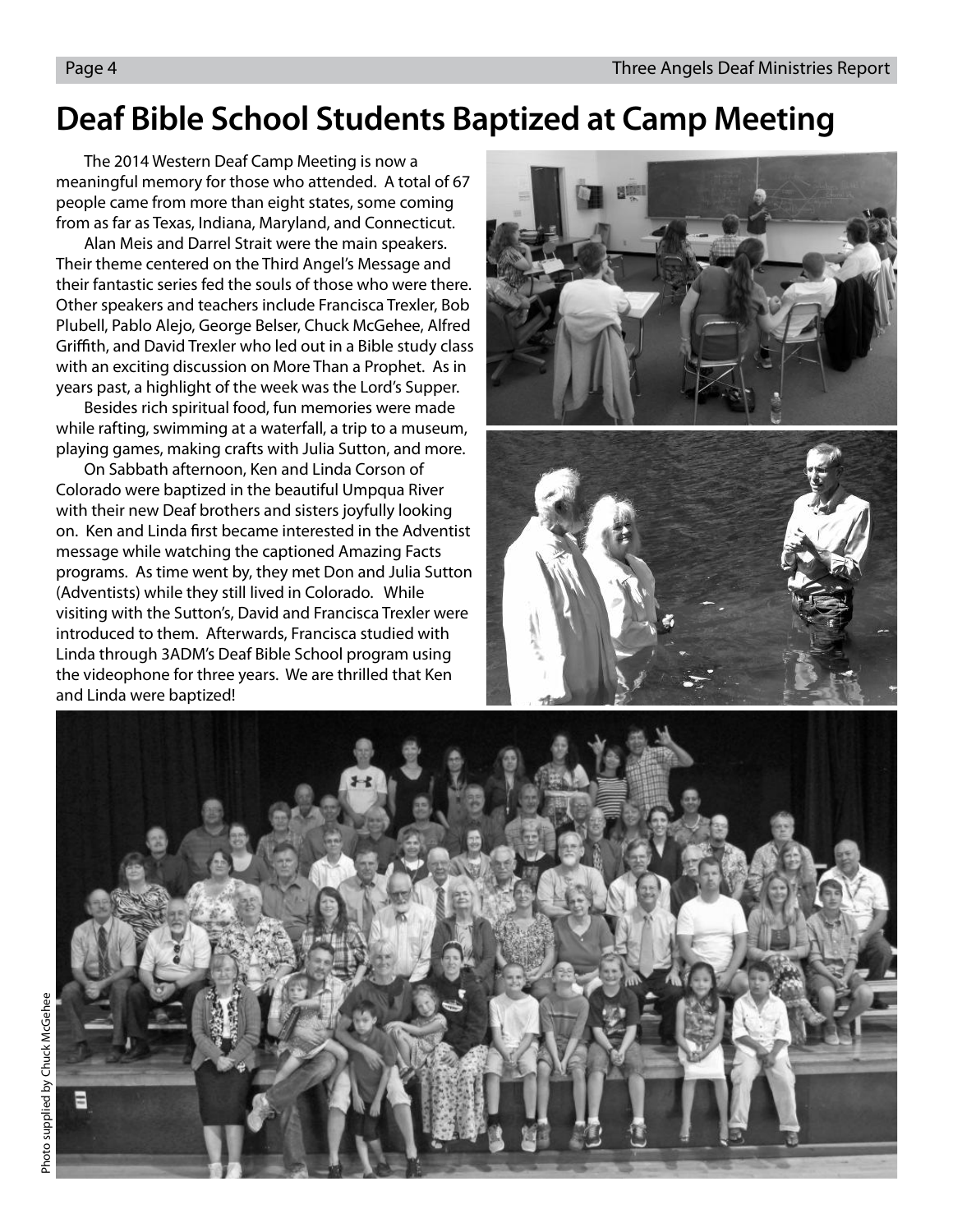### **We Plant the Seeds When and Where We Can**

#### **Indianapolis, IN - April 26**

Kathy McCain joined my wife Susan and I at the Indianapolis DeafNation Expo. There were about 2,400 people visiting the exhibition area. The crowd was small and slow in the morning. But then, around noon time and into the afternoon, it became a busy place with people buzzing around. A lot of people came to our booth and accepted our packets. A few people brought their friends and relatives to pick up extra packets. Most of the people came to our booth to talk to Kathy McCain who graduated from Indiana School for the Deaf, across the street from where the expo was held. She had the chance to meet and share Christ with a lot of old friends from school. Kathy and I had a conversation with a Deaf woman who had personal problems in her life and we tried to guide her into the basic Biblical guidelines. The woman was glad someone was listening and praying for her. About 180 packets were given away to souls who are hungry for the Word of God and get closer in their walk with God.

Bruce Buzzell

#### **Pomona, CA - May 3**

Three Angels Deaf Ministries came to DeafNation Expo Pomona, California for the sixth and final DeafNation Expo of the 2014 spring season. Over 4,800 people gathered from the surrounding areas to tour 85 booths. Aivars Ponkratjeva joined us at the booth. He brought his two hearing children along to experience this Deaf event. Aivars' son created a Power Point presentation of 3ADM while we were busy with visitors. He did a brilliant job to attract visitors to the booth. We greatly appreciated his work.

Despite a large number of people attending the expo, visitors to our booth and the other booths were less than in times past. But, we had several visitors who were really interested in what we believe. Aivars had many discussions with them, especially with the young people. One Deaf man asked us many questions about the Bible. He is a member of a Deaf church in Los Angeles area. He was greatly surprised about the state of the dead when Aivars showed him the Bible verses. The atmosphere was genial with no arguments at all.

We are anxious to go to other cities this fall. Pray that more interested visitors may come to our booth so that we may share the three angels' messages with them. According to the world's troubling signs Jesus is coming soon. So we must work harder to spread the gospel with the dying world.

David Trexler



Susan Buzzell, Bruce Buzzell, and Kathy McCain (left to right) were our excellent booth workers in Indianapolis. The Buzzell's live a few hours away in the St. Louis area. Now living in Arkansas, Kathy grew up in Indianapolis. Many people were surprised to see their old school friend at our booth.



Aivars Ponkratjeva is a Deaf member who moved to the USA from Latvia years ago. Latvia was once a part of the Soviet Union. Aivars still maintains contact with Deaf members back home. Aivars is a student of the Bible and has a special gift of explaining Biblical truths to others. In this picture, Aivars is explaining the Bible to a young Deaf man at our booth in Pomona, CA. The young man admitted that he learned something new to him that "blew" his mind. The dialogue was very good.

#### **Sermons in ASL Now on our Website!**

Check out our sermons in the ASL video archive on our website! Share links to videos with your friends!

**www.3angelsdeafministries.org** Click on Sermons at the bottom of the page.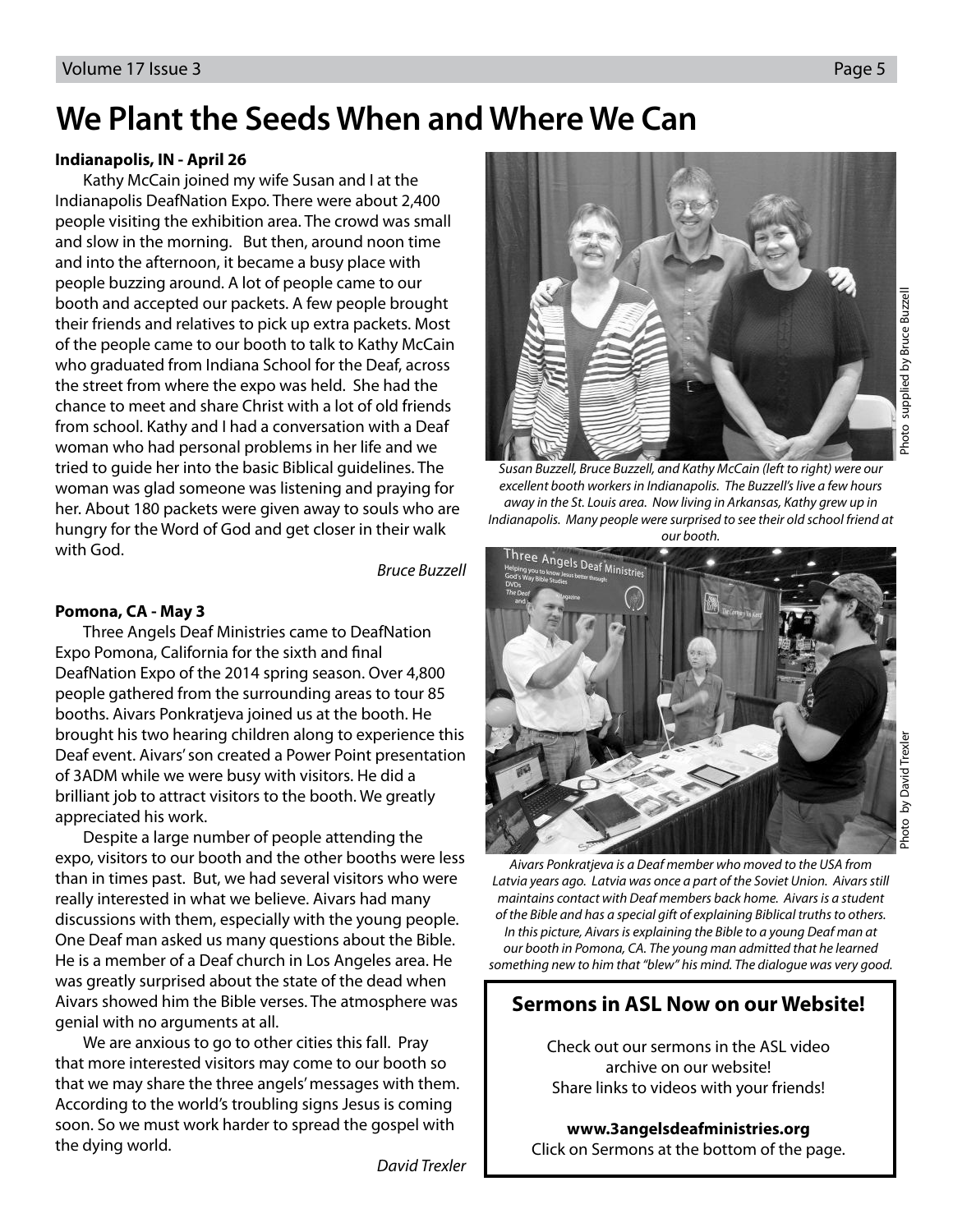### **Baptism in the Northwest Mail Bag**

 It was a beautiful Sabbath day on June 7th, at Sunset Lake Camp in Wilkeson, WA as friends, family, church family and Deaf family gathered together to witness two special baptisms take place in the chilly waters of Sunset Lake.

The first baptism was for ten year old Ariana Jarnes (hearing), daughter of Brian and Nohelani (Nohe) Jarnes. Nohe is a professional interpreter with a heart for Deaf ministry. Ariana has been studying to be baptized for several months reading through books about the 28 Beliefs of the Seventh-day Adventist Church. She desired to follow Jesus with all of her heart by being baptized. Pastor Vince Saunders (hearing) of the Bonney Lake SDA Church baptized Ariana.

The second baptism was for Rosemary Salazar (Deaf), who has been studying for baptism for about four months with Pastor Paul Vivier (hearing) of Volunteer Park Church in Seattle on Sabbath mornings through Nohe (the interpreter) and also on Friday nights as well. After Rosemary's baptism, she became very emotional and is very excited about following God with all of her heart. Several Deaf Adventist brothers and sisters were there to witness these baptisms, knowing that angels were rejoicing with them. These baptisms were truly a blessing to experience!

> Nohe Jarnes Interpreter at Volunteer Park SDA Church



**3ADM Board of Directors**

Bruce Buzzell, Chairperson Paul Kelly, Vice-Chairperson Chuck McGehee, Treasurer George Belser, Interim Secretary Marvin Budd Amanda Colgan Alfred Griffith Julius Vold

#### **3ADM Staff**

David M. Trexler Speaker/Director Esther M. Doss Public Relations & Development Francisca Trexler Bible School Director/Chaplain

"I really enjoy God's Way Bible lessons. I have learned so much from them!"

Deaf Bible School Student

"I have learned so much from God's Way Bible lessons. Many things I have never known before! I am so happy to learn from the Bible. I am glad that I am taking the lessons. I gave four of my friends enrollment cards so they can take the God's Way Bible lessons too." Deaf BIble School Student

"I just want to write a few lines to first of all say that I have been watching your program for several months, and while I am not deaf, I really enjoy Arthur's voice interpretation, and no matter how many times I see the same programs, I get something new from it each time.

"I do have a niece that is deaf. Every time I watch your program I think about her. I don't know if your program is on a channel where she lives but I will ask my sister where she lives because I would really like her to be able to watch you and learn more about Jesus. Thank you again so much for your ministry."

E-mail

"I just wanted to thank you for the materials which I received a week or so ago. I read the "Can you hear us?" booklet and my Dad read it too. It was really interesting to read! Thanks."

Australia

### **Donations**

**In Memory of...**

Dennis Emerson by Dorothy Stelting-Emerson Sylvia House by Dorothy Stelting-Emerson The Krugers by Dorothy Stelting-Emerson Iva J. Dalton Mansell by Katrina Mansell

#### **In Honor of...**

Marvin Budd by Luis Leonor and Mary Miller

Three Angels Deaf Ministries Report is a bimonthly publication of Three Angels Deaf Ministries. Contributors to the ministry receive this report for two years from the date of their most recent gift.

Three Angels Deaf Ministries, a nonprofit ministry, shares the saving truths of Jesus Christ with the Deaf through easy reading literature, the Internet, public evangelism, outreach training, and more. For operation, we depend on the gifts and prayers of caring Christians who believe in our mission.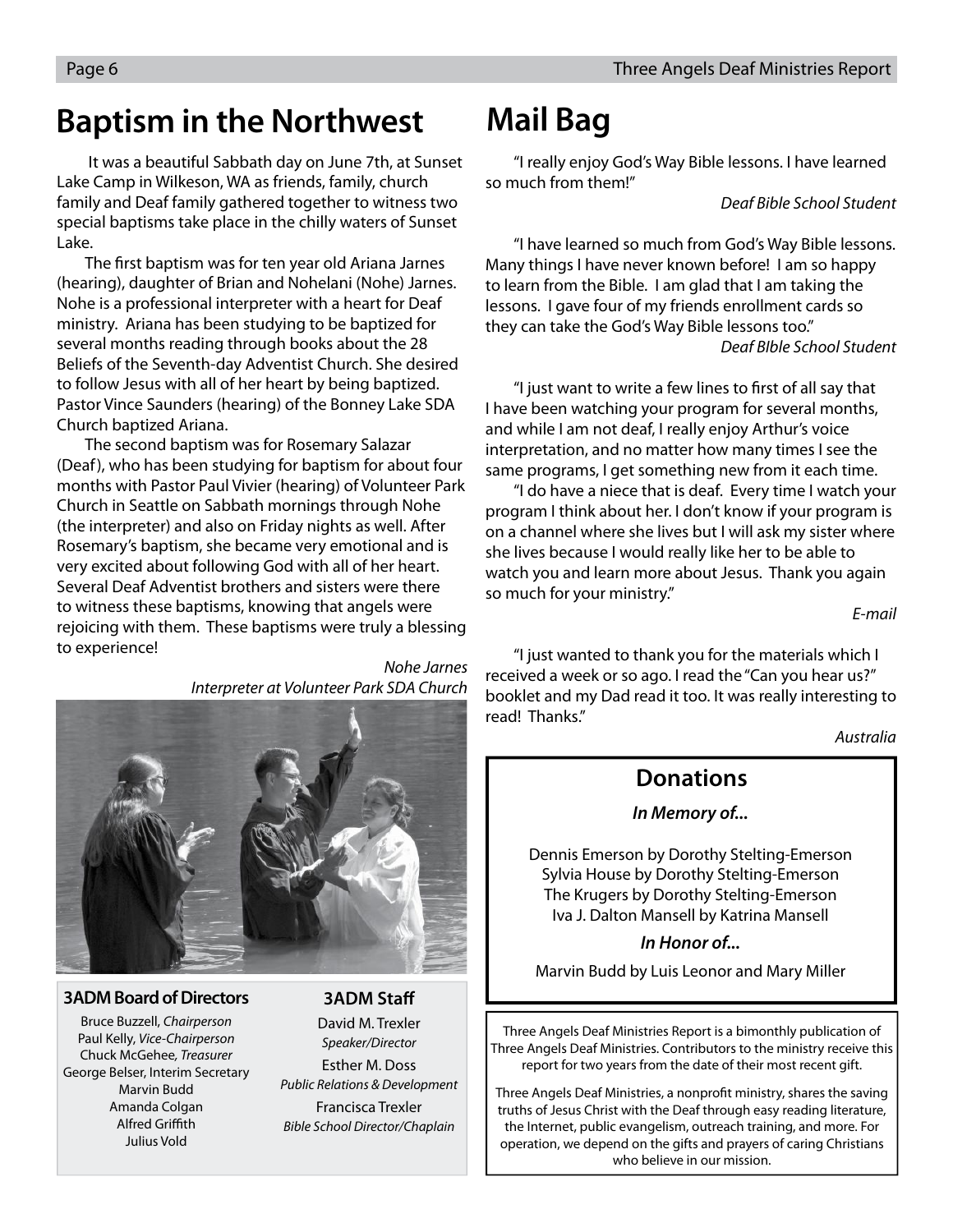### **3ADM Catalog -- All prices include USA shipping**

 $\overline{\phantom{a}}$ 

| <b>AMAZING BIBLE TRUTHS SERIES (7 DVDs)</b><br>\$65.00<br>14 Bible topics in ASL by Francisca Trexler. (No voice)                                              | <b>KEEPERS OF THE FLAME SERIES (2 DVDs)</b><br>\$45.00<br>This 8-part series covers the history of the Christian<br>church, and the Adventist church. (ENGLISH SUBTITLES) |
|----------------------------------------------------------------------------------------------------------------------------------------------------------------|---------------------------------------------------------------------------------------------------------------------------------------------------------------------------|
| THE REVELATION OF JESUS CHRIST VIDEO SERIES<br>VHS Price \$40.00<br>DVD Price \$90.00                                                                          | THE FINAL EVENTS OF BIBLE PROPHECY (DVD)<br>In Hard Case<br>\$12.00                                                                                                       |
| A set of 13 VHS or DVD videos in ASL by Pastor<br>David Trexler. Includes study notes. (With voice)                                                            | In Paper Sleeve \$5.00<br>What the Bible says about the last days of earth history by<br>Doug Batchelor. (43 minutes - ENGLISH SUBTITLES)                                 |
| \$5.00<br>SIGNS OF GOD'S LOVE #1 DVD<br>Salvation and God's love (with voice)                                                                                  | <b>CAN YOU HEAR US?</b> (Booklet - 10 copies)<br>\$10.00<br>A quick reference quide to Deaf Ministry.                                                                     |
| SIGNS OF GOD'S LOVE #2 DVD<br>\$5.00<br>What happens when you die? (with voice)                                                                                | \$7.00<br><b>MARGIE ASKS WHY, EASY READING EDITION</b><br>A fascinating book about the battle between God                                                                 |
| <b>SIGNS OF GOD'S LOVE #3 DVD</b><br>\$5.00<br>God's law of love (with voice)                                                                                  | and Satan.                                                                                                                                                                |
| SIGNS OF GOD'S LOVE #4 DVD<br>\$5.00<br>The Sabbath (with voice)                                                                                               | \$7.00<br><b>STEPS TO CHRIST, EASY READING EDITION</b><br>A book that leads us to a better relationship with Jesus.                                                       |
| SIGNS OF GOD'S LOVE #5 DVD<br>\$5.00<br>Jesus' second coming (with voice)                                                                                      | THE STORY OF REDEMPTION, EASY READING<br>\$7.00<br>Tells how sin began and how Jesus will save His<br>people from sin & eternal death.                                    |
| <b>SIGNS OF GOD'S LOVE #6 DVD</b><br>\$5.00<br>Heaven and choices (with voice)                                                                                 | <b>EASY-READING BAPTISMAL STUDIES</b><br>\$20.00<br>28 fundamental beliefs studies for baptismal candidates.                                                              |
| <b>SIGNS OF GOD'S LOVE #7 DVD</b><br>\$5.00<br>The eight laws of health (with voice)                                                                           | <b>SIGN LANGUAGE COLORING BOOKS</b><br>\$8.00<br>A set of 3 coloring books: Creation, Moses, and Jesus.                                                                   |
| <b>BIBLE ADVENTURES DVD</b><br>\$12.00<br>8 Bible stories for children in sign language (no voice)                                                             | <b>ASL DVD LEARNING SYSTEM (DVD)</b><br>\$35.00<br>Includes 2 DVDs: "Getting Started in Signing" and "<br>Say It With Signing."                                           |
| <b>OUR WORLD A THEATER IN GOD'S UNIVERSE (DVD)</b><br>In Hard Case<br>\$12.00<br>In Paper Sleeve \$5.00<br>The full story of the battle between God and Satan. | <b>CD-ROM: HYPERSIGN INTERACTIVE DICTIONARY OF ASL</b><br>(CD-ROM)<br>\$25.00<br>Full-motion video; age specific vocabulary.                                              |
| <b>THE SEVENTH DAY (5 DVDs)</b><br>\$75.00<br>The history of the Sabbath. (CLOSED CAPTIONED)                                                                   | <b>ASL FINGERSPELLING LESSONS (VHS)</b><br>\$8.00                                                                                                                         |

| <b>Product Name</b>         |  |                                                           | Quantity                                             | Price | Subtotal |
|-----------------------------|--|-----------------------------------------------------------|------------------------------------------------------|-------|----------|
|                             |  |                                                           |                                                      |       |          |
|                             |  |                                                           |                                                      |       |          |
|                             |  |                                                           |                                                      |       |          |
|                             |  |                                                           |                                                      |       |          |
|                             |  |                                                           |                                                      | Total |          |
| Name_<br><b>Address</b>     |  |                                                           | Please make your check or<br>money order payable to: |       |          |
| City<br>Zip<br><b>State</b> |  | <b>Three Angels Deaf Ministries</b><br><b>PO Box 1946</b> |                                                      |       |          |

**Greenbelt, MD 20768**

**\*\* Please print. Contact us for orders outside the USA for shipping costs.**